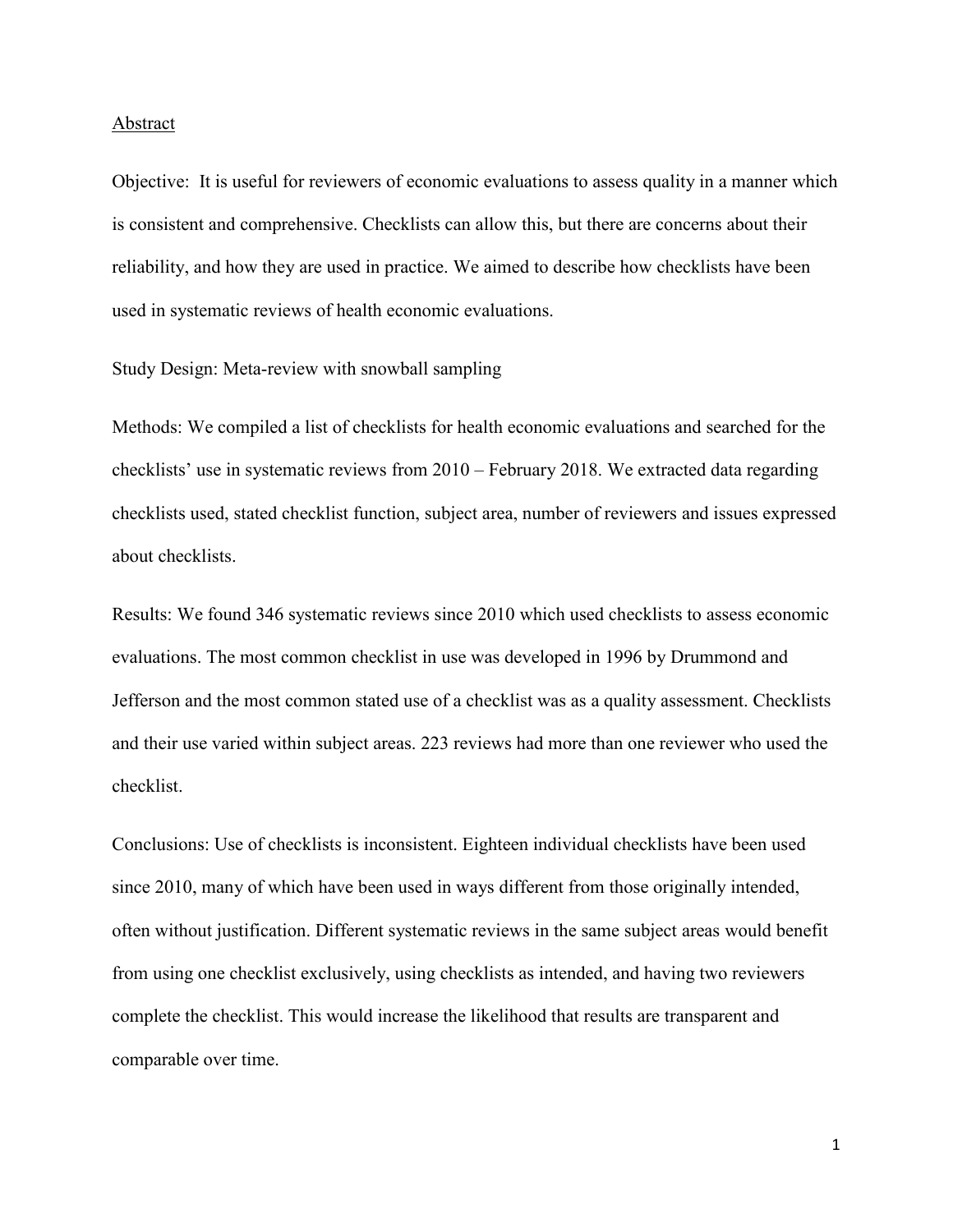#### Introduction**:**

A checklist is commonly used in reviews to standardise the assessment (e.g. of quality or completeness) of economic evaluations.**[1]** Checklists contain a list of criteria or 'items' against which a reviewer assesses the study. Sometimes a reviewer may use a checklist to provide a score of general quality (e.g. 'poor' quality might be ascribed if only 50% of items are successfully completed).

Checklists, like the studies they assess, are of variable quality, with previous reviews raising contentions about test-retest reliability and inter-rater reliability.**[1,2]** Checklists also vary in what criteria they assess. For example, when ten common checklists were compared to a checklist developed by Evers et al.,**[3]** the proportion of similar items ranged from 32% to 95%.**[4]** There are also many checklists employed to perform the same tasks (e.g. quality assessment), with earlier checklists appearing in the early 1990s,**[5,6]** and checklists still being published recently.**[7]** In a previous review examining systematic reviews from 1990 – 2010, the authors emphasised the importance of using comparable instruments to assess quality, as few reviews used the same instrument, often finding instruments developed ad-hoc.**[8]** These issues have cast doubt on the usefulness of checklists to produce a standardised and transparent assessment of health economic evaluations. This study adds to the existing literature by answering the following questions:

- 1.) Which checklists are commonly in use? Is this consistent within subject areas?
- 2.) Why do reviewers use checklists?
- 3.) When using checklists, how do reviewers present their findings?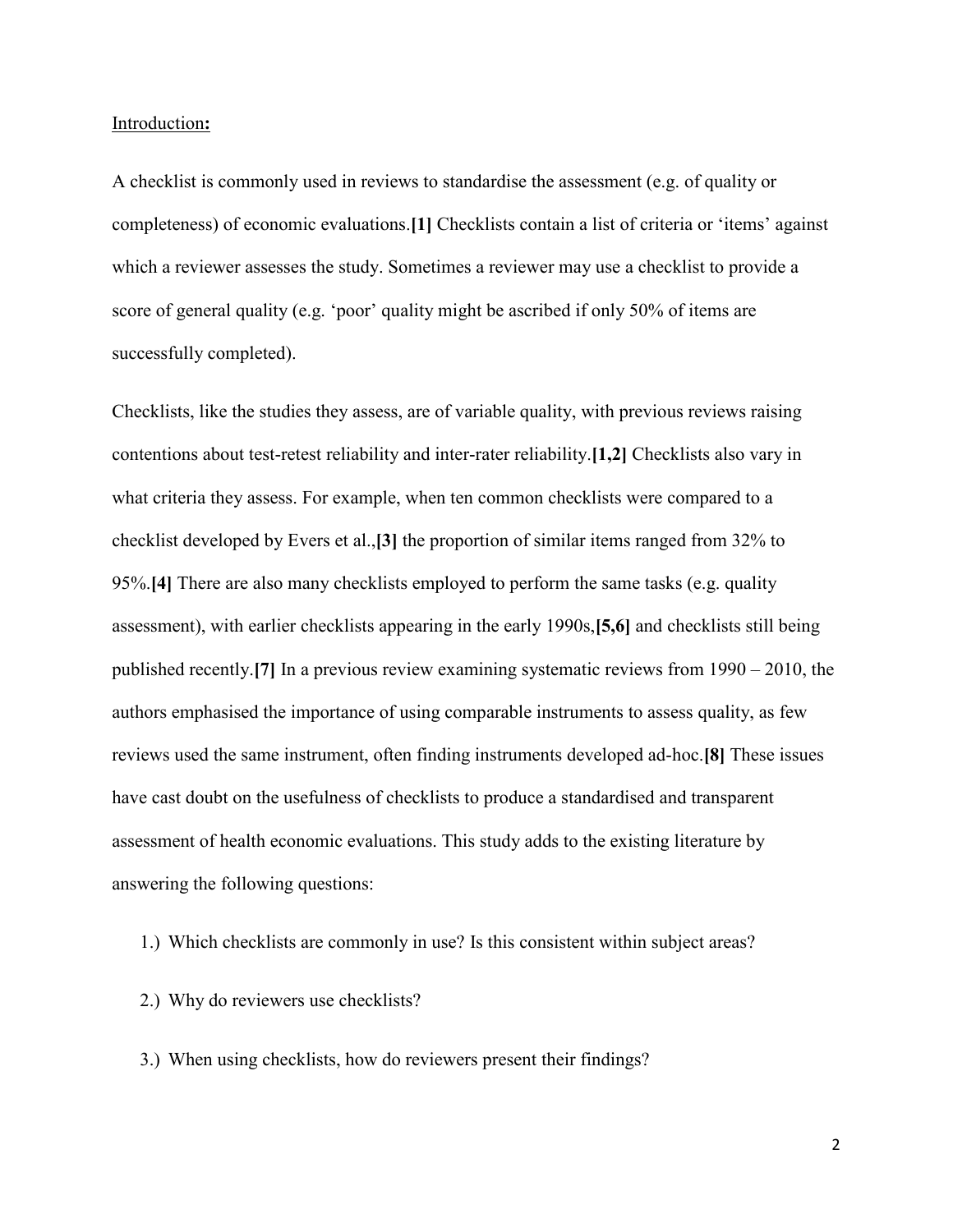- 4.) When assessing quality, how many reviewers complete the assessment process?
- 5.) What issues do reviewers report about checklists?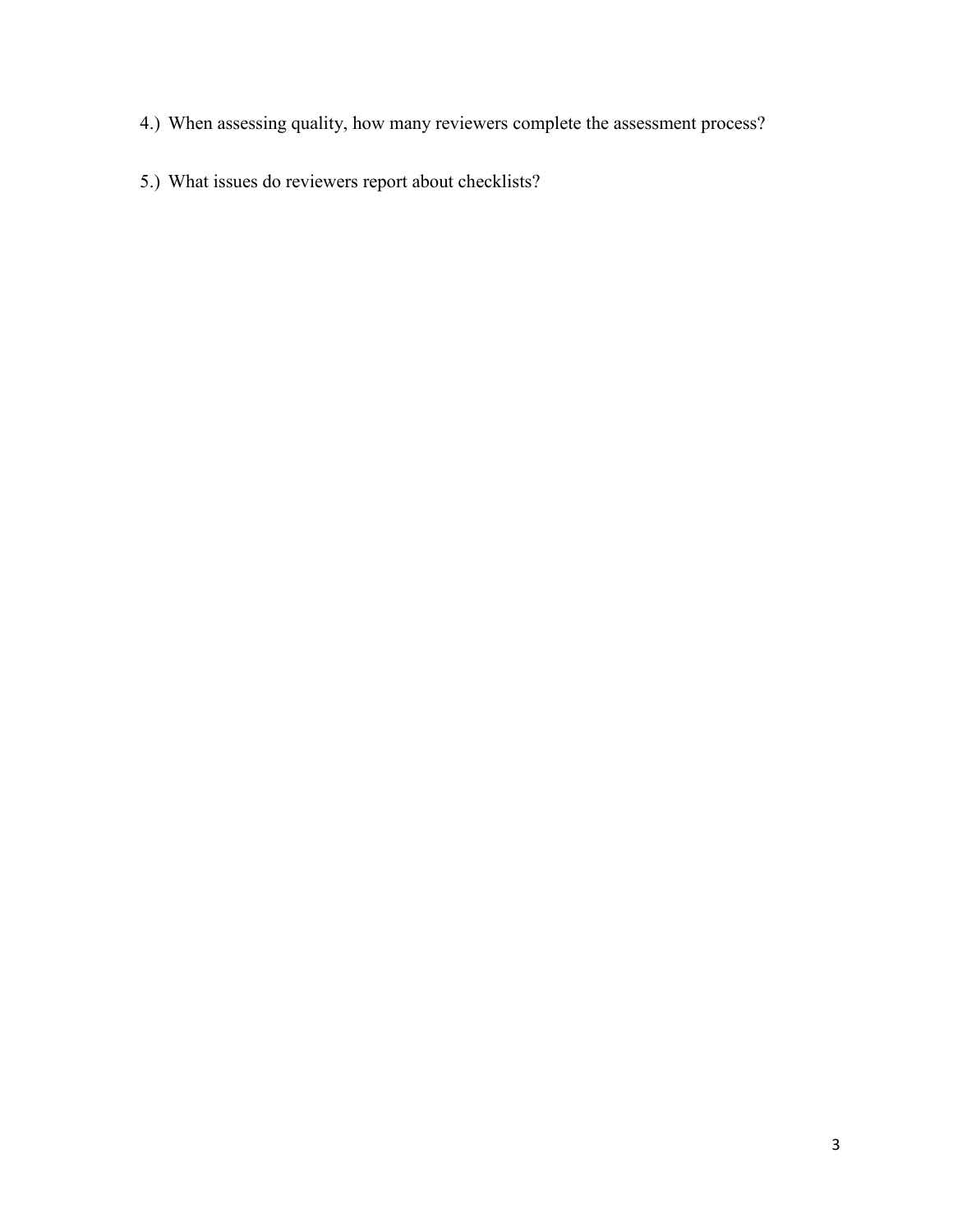# Methods:

## *Searching for checklists*

# *Definition and eligibility criteria*

Our definition of a checklist was adopted from Walker et al. (2012),**[9]** as "any original listing of specific items that the authors recommended be addressed in the conduct or reporting of an economic evaluation." Our eligibility criteria included checklists in peer-reviewed publications between 1992 and 2015. Checklists were excluded if they were not published in English. In contrast with Walker et al.,**[9]** our study included guidelines, questionnaires or other instruments, which differ from checklists conceptually (e.g. guidelines give instruction on how to perform a study prior to publication,) if they had been used as if they were a checklist.

#### *Search strategy and study selection*

We created a database of previously published lists of checklists from two systematic reviews conducted by Walker et al. (2012)**[9]** and Moher et al. (2011).,**[4]** recommendations from the EQUATOR network,**[10]** and a table of checklists compiled by Husereau et al. (2013).**[11]** Checklists which were found during the search for reviews of economic evaluations were also added to this database.

#### *Searching for reviews of economic evaluations*

# *Definition and eligibility criteria*

We used this database to search for articles which had cited these checklists, identifying potential reviews for analysis. Our eligibility criteria included reviews which identified themselves as systematic reviews and identified the use of at least one checklist for assessing economic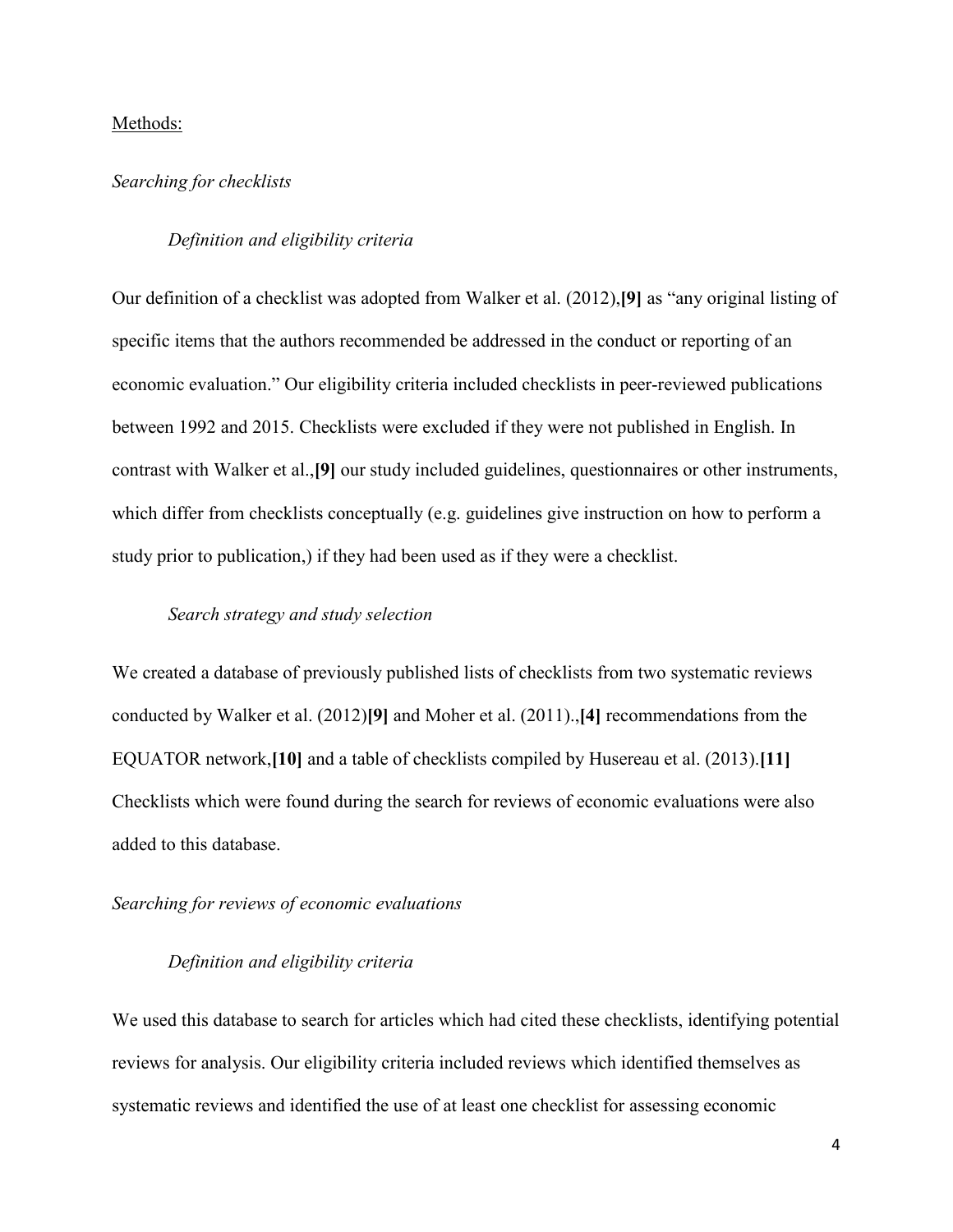evaluations. Reviews were excluded if they were published before 2010, or were published in a language other than English.

#### *Search strategy and study selection*

This review utilised a forward citation search strategy using the Web of Science via ISI database. Each checklist was searched for articles which had cited it using the Web of Science citation network function. Returned citations were then screened for eligibility based on title and abstract and catalogued using the Zotero reference manager (George Mason University, Virginia). Eligible reviews were then obtained using the online OneSearch service (The University of Western Australia, Western Australia) and screened again based on the complete text and supplementary materials.

## *Data extraction and synthesis*

Data extraction was performed by one reviewer (RW) using Excel 2016 (Microsoft Corporation, Washington). The data extracted was as follows: checklist used, whether the checklist was modified (by modifying or adding criteria, or by changing the way it is used e.g. adding weightings for scoring purposes), the stated reason for using a checklist, whether the reviewers provided a score using the checklist, reported issues about the checklists themselves, the number of reviewers who conducted the checklist assessment, whether reviewers specified how they resolved conflicts, year of publication, journal and subject area of the review. Subject area was labelled using two methods: by Scimago Journal Category(ies) and by keywords ascribed by the reviewer (RW) by screening the review. Narrative synthesis (the attempt to organise, explore, describe and interpret study findings **[12]**) was used to identify reported issues about checklists from reviews: methods, results and discussion sections were reviewed, with issues and themes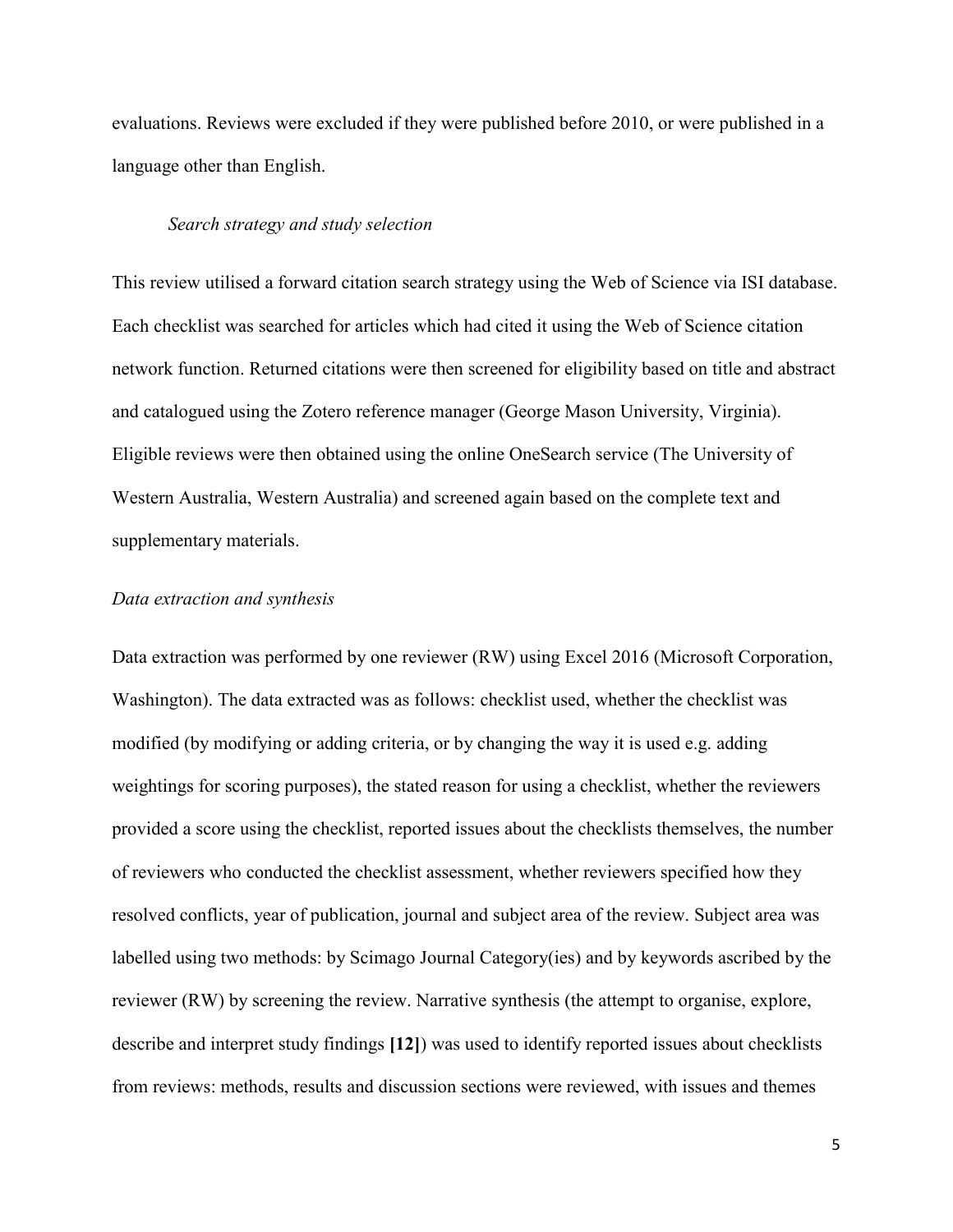(such as discussion issues or scoring method) being listed in the author's own words. After all issues were described, common issues and themes were synthesised.

# *Statistical methods*

Descriptive statistical methods were used to present quantitative data, such as counts and averages. Results were calculated in Python using Jupyter notebooks, Pandas, MatPlotLib and Numpy. The Jupyter notebook showing our analysis is available in Supplement A.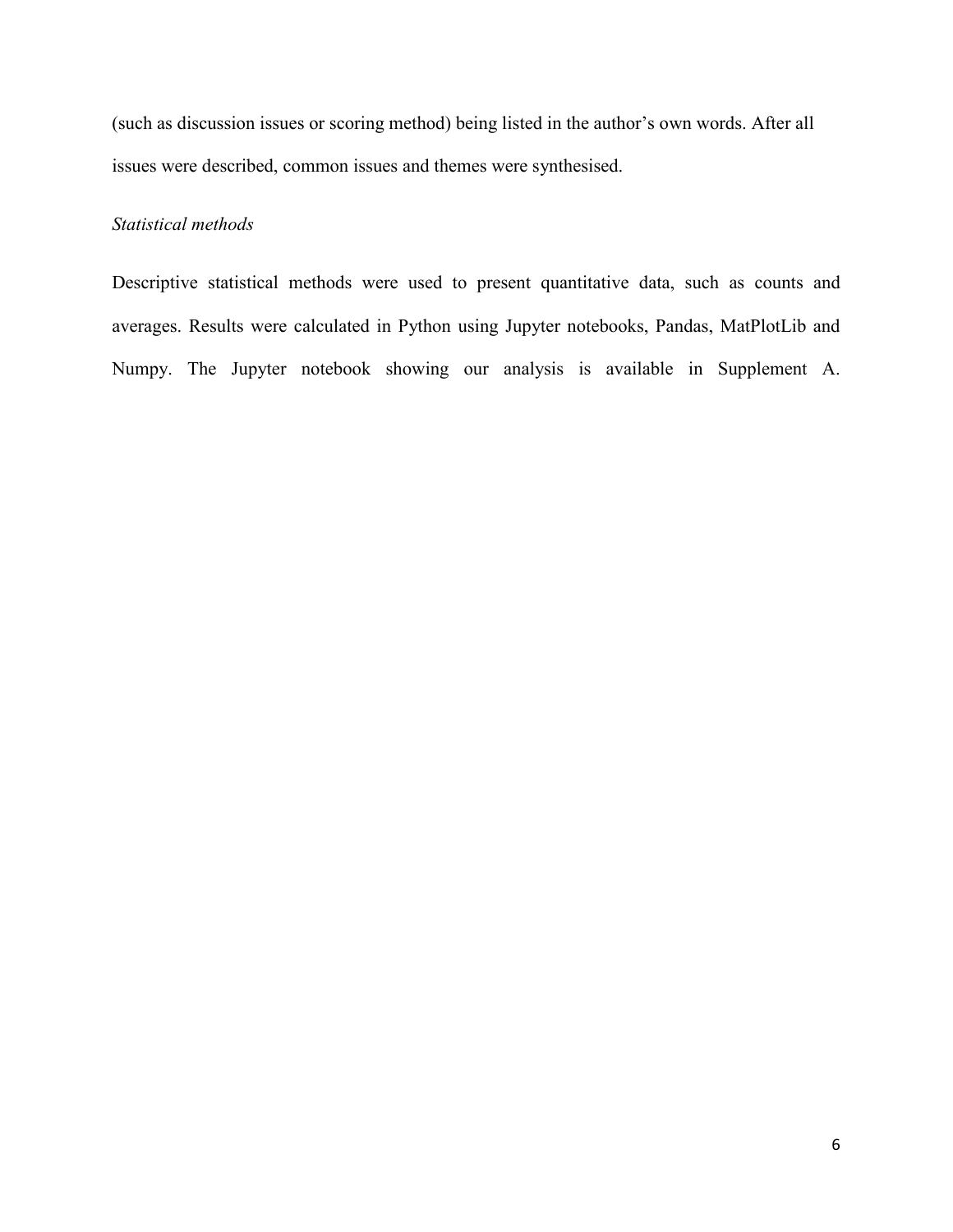# Results:

# *Study selection*

We identified 38 checklists from the period of 1992 **[5,6]** to 2015.**[7]** The reference list for these checklists can be found in Supplement B. These checklists yielded a total of 6,179 forward citations, of which 638 of the citations were found to be relevant based on title and abstract screening. After screening the full content of these 638 review papers, 346 were found to be relevant to our review. Figure 1 illustrates this process.

# *Description of the identified reviews*

Of the 346 reviews identified, 24 reviews (7%) were from 2010, 21 reviews (6%) were from 2011, 37 reviews (11%) were from 2012, 30 reviews (9%) were from 2013, 44 reviews (13%) were from 2014, 62 reviews (18%) were from 2015, 55 reviews (16%) were from 2016, 71 reviews (20%) were from 2017 and three reviews were published in January of 2018 (<1%). The most common journals where reviews were published were Health Technology Assessment  $(n=67, 19%)$ , followed by Pharmacoeconomics  $(n=32, 9%)$ , and PLoS One  $(n=21, 6%)$ . There were a total of 173 unique journals which published reviews using economic evaluation checklists. Table 1 describes characteristics of the identified reviews.

#### *Which checklists are commonly in use? Was this consistent in subject areas?*

In total, there were 439 uses of 18 unique checklists. The most common checklist used was the 36-item Drummond and Jefferson checklist from the British Medical Journal (hereafter referred to as the BMJ checklist)**[13]** which was used in 117 (30%) reviews in total. The second most common checklist was the CHEC-list developed by Evers et al., used in 77 (18%) reviews.**[3]**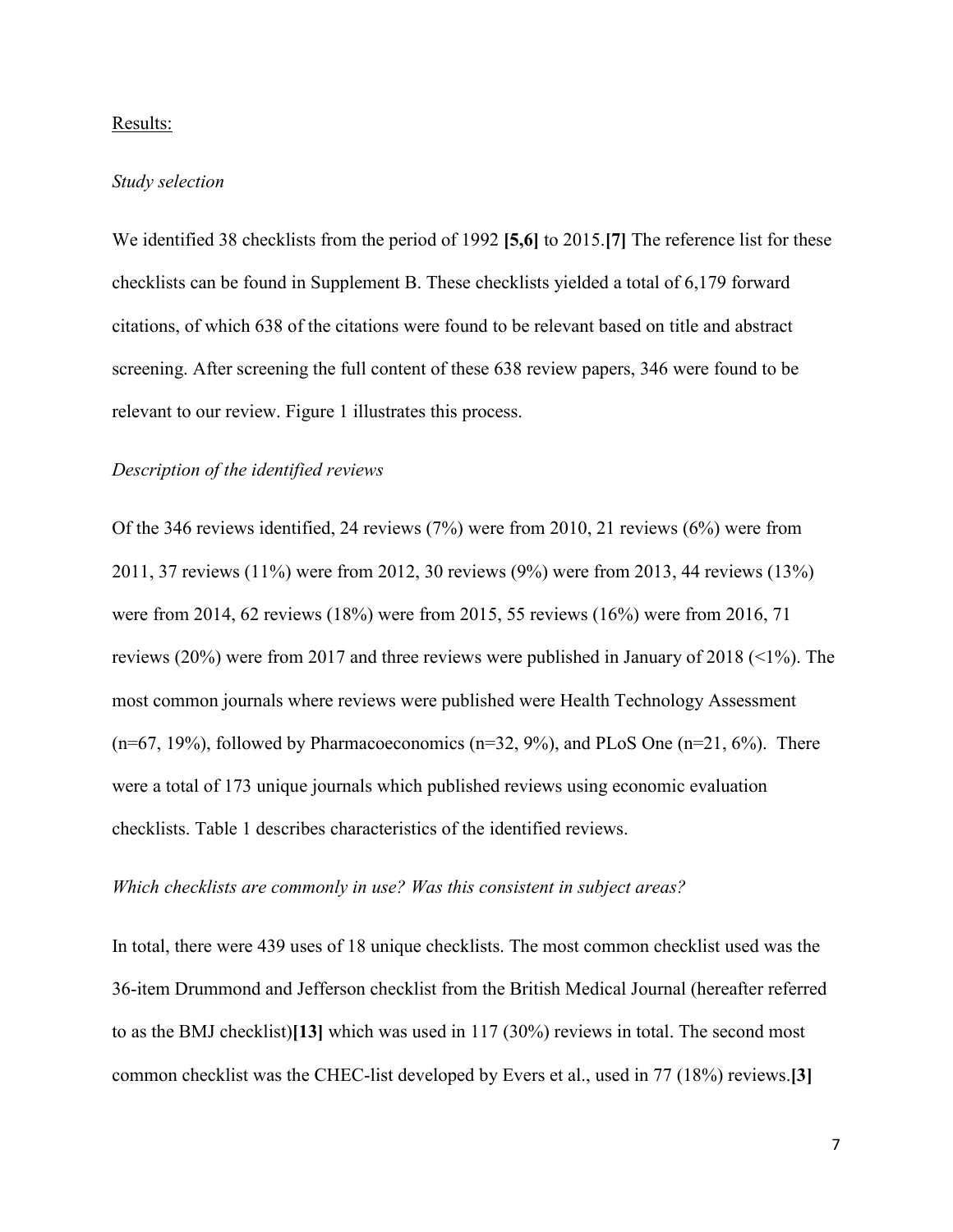Following these were the Philips checklist (n=59, 13%),**[14]** the Consolidated Health Economic Evaluation Reporting Standards (CHEERS) checklist (n=59, 13%),**[11]** and the Quality of Health Economic Studies (QHES) checklist (n=58, 13%).**[15]** The Drummond Ten Point checklist was also commonly cited (n=41, 9%).**[16]** The CHEERS checklist has experienced the largest increase in use since its development, as illustrated in Figure 2.

In 90 reviews (26%) there were two or more checklists used. The three most common pairings of checklists were the BMJ and Philips checklist (n=18, 20%), the CHEC and Philips checklist  $(n=14, 16\%)$  and the BMJ and CHEC checklists  $(n=11, 12\%)$ . Furthermore, 82 reviews  $(24\%)$ included checklists which had been modified from their original design. Commonly, modifications were ad-hoc (e.g. the mQHES modification by Nuckols et al.**[17, 18])**, but cited modifications e.g. the 'La Torre' modification to the BMJ checklist (which adds a weighted scoring system)**[19]** occurred as well.

Regardless of method, the checklists which were used varied substantially within subject areas. Supplement C covers these results comprehensively.

# *Why were checklists used?*

There were four stated uses of checklists in the identified reviews: an assessment of quality, a method of data extraction, a 'risk of bias' assessment and a guide for eligibility criteria. Checklists were used for quality assessment in 94% of reviews, data extraction in 2.3%, risk of bias in 2.3% and eligibility criteria in 1.4%.

## *When using checklists, how do reviewers present their findings?*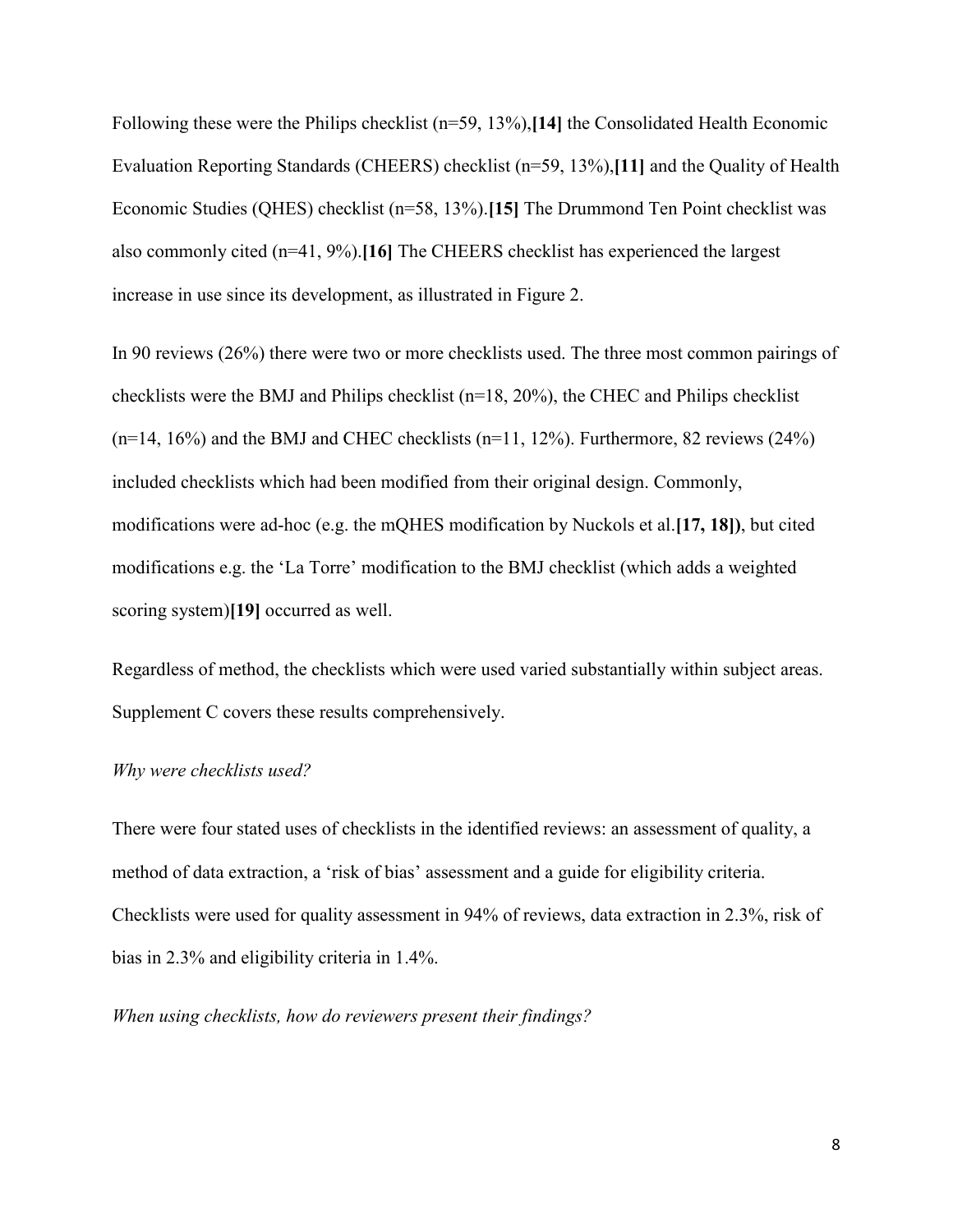199 reviews (57.7%) presented the results of their quality assessment as a quantitative score (e.g. 91/100 or 85%). When the QHES checklist was removed from these (the QHES checklist intends reviewers to score studies), 141 reviews (49.1%) still provided a score. Where reviews scored economic evaluations and provided a threshold that indicated 'high quality', the threshold varied. The minimum reported cut-off for an evaluation to be considered high quality was 63%, and the maximum was 94%.

Quality assessments were presented in five ways: a quality rating (e.g. 'poor' or 'good'), a study score (e.g. Study 1 scored 9/10), a global item score (e.g. the average score for checklist item 3 was 75%), an individual item score (e.g. item 3 for Study 1 scored was completed correctly) and a domain specific score (e.g. items regarding sensitivity analyses were completed 80% of the time). Figure 3 illustrates these presentations.

### *When assessing quality, how many reviewers complete the assessment process?*

For reviews which assessed quality, risk of bias, or used a checklist for data extraction (n=341), the number of reviewers using the checklist varied. 62 reviews (18%) specified that one reviewer used the checklist, and 223 reviews (64.6%) specified more than one reviewer, with the maximum amount of reviewers being eight (two teams of four reviewers independently assessed each study). The amount of reviewers was not specified in  $60$  (17.4%) reviews. Where there was more than one reviewer, 165 (74%) reviews discussed how reviewers would resolve disagreements when using a checklist.

# *What issues do reviewers have when using checklists?*

In the discussion section of the identified reviews, there were several common reported issues with checklists. Issues were raised 83 times, which could be grouped into 6 categories. The most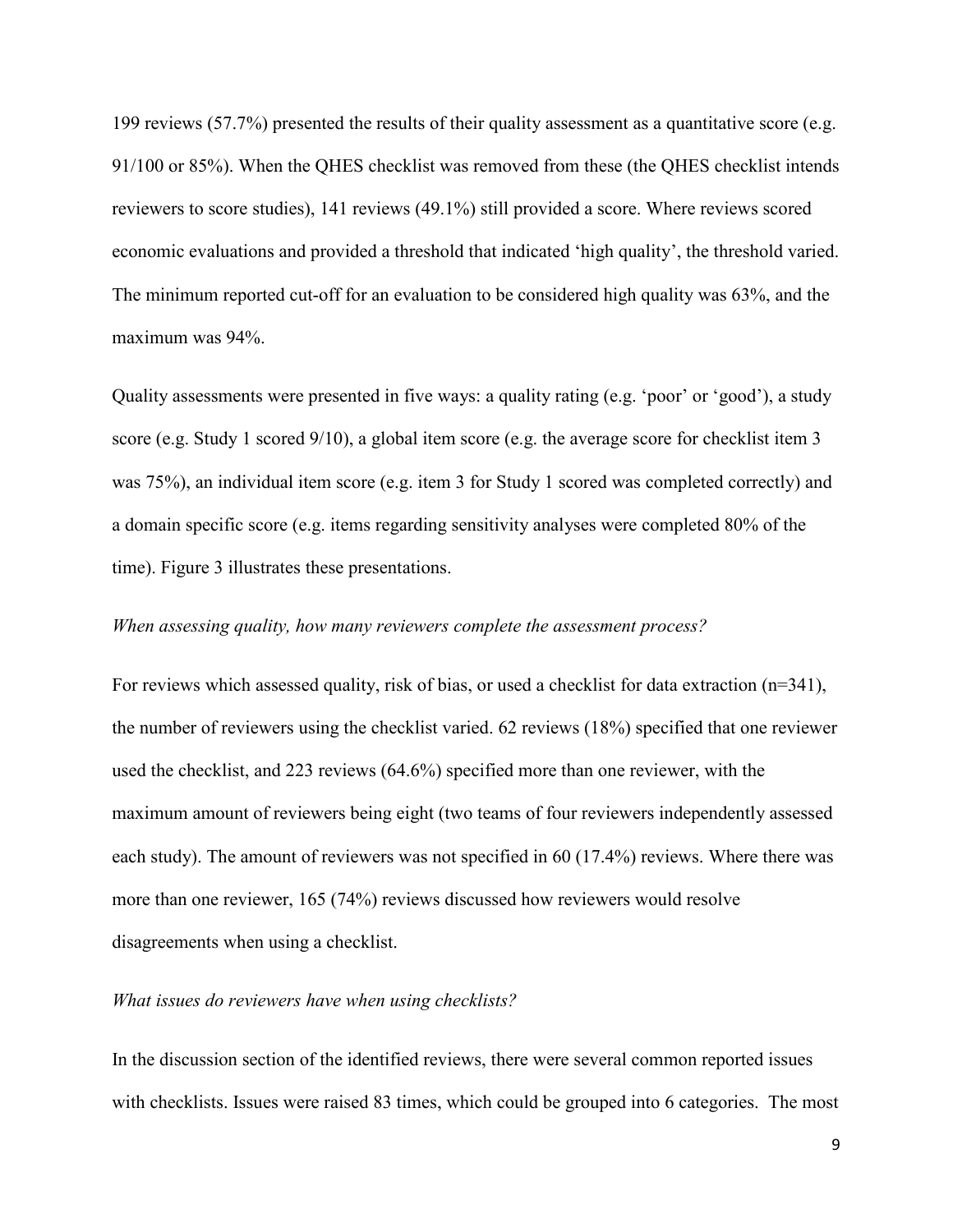common issue raised regarded the subjective nature of checklists (39.8% of issues raised). 22.9% of issues regarded the difficulty in use of checklists. 16.9% of issues highlighted that scores do not imply quality. 15.7% of issues regarded checklists not being comprehensive enough. Other issues highlighted the number of checklists to choose from, and that checklist use did not affect conclusions drawn from the review. Issues were most commonly raised in reviews using the QHES checklist, with issues being discussed in 20 publications (34.5% of QHES publications). Supplement C provides an overview of issues, as well as examples of such issues.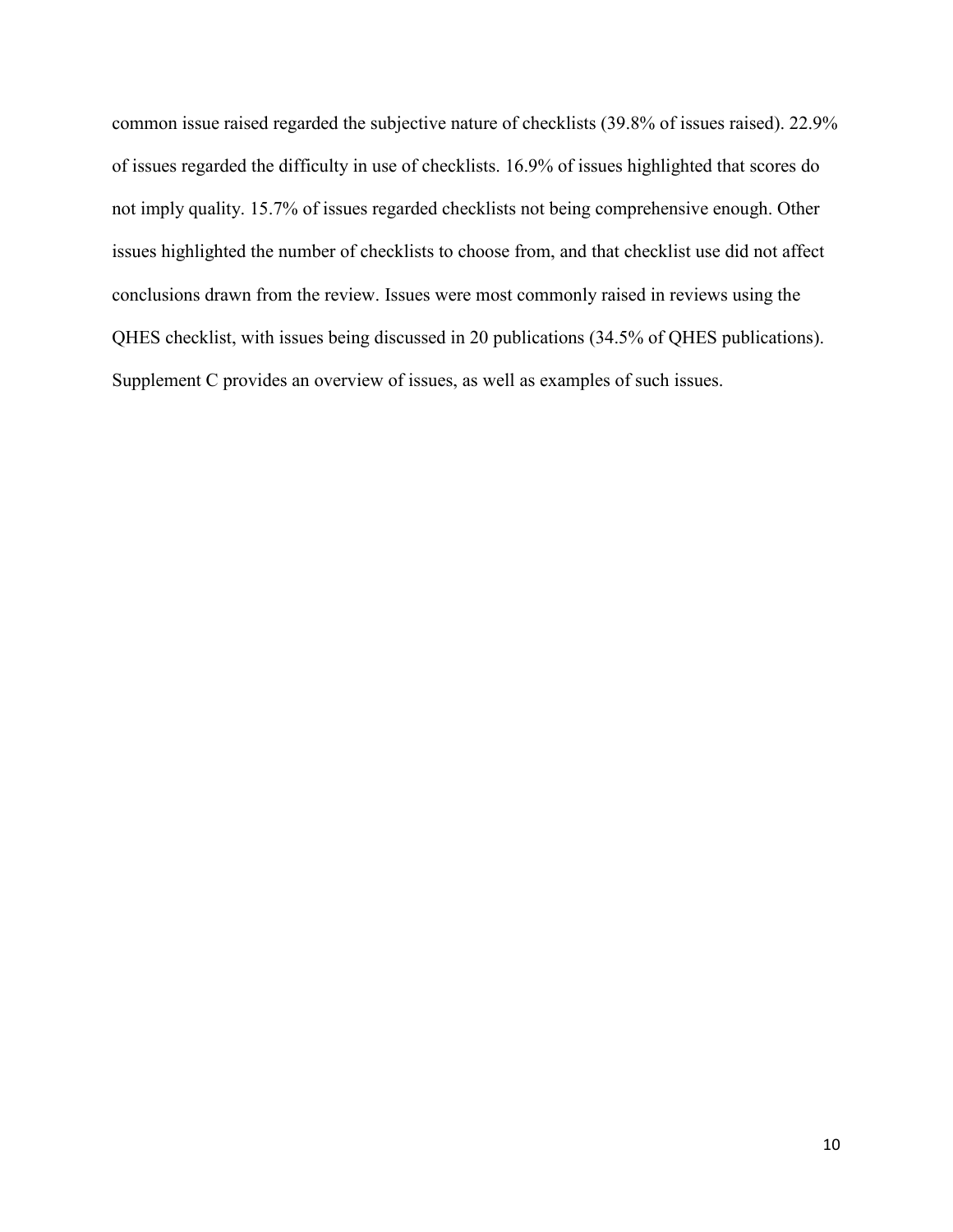## Discussion**:**

# *Findings and fit with general knowledge*

# *Which checklists are commonly in use?*

We identified a total of 346 reviews between 2010 and 2018 which used checklists. The most comparable study is Hutter et al.**[8]** who documented the use of checklists in reviews from 1990- 2010, finding 42 reviews published between 1990-2001 (based on data provided by Jefferson et al.),**[20]** and 34 published between 2002-2010.**[8]** Unsurprisingly there has been an increase in the amount of published economic evaluations since 2010.**[21]** Our approach differed from Hutter et al.'s in that we included any systematic review which used a checklist, as we wanted to assess the use of checklists (such as in partial economic evaluations and cost-of-illness studies), rather than comparing and identifying the criteria used to assess quality in full economic evaluations.**[8]**

We found 18 unique checklists used with the most common being the BMJ checklist, the Philips checklist, the QHES checklist, the CHEC checklist and the CHEERS checklist. Hutter et al. found the majority of checklists were developed ad-hoc, with two reviews using the QHES checklist, four using the BMJ checklist, and five using a checklist by Gold et al.**[22]** There is a continuing preference amongst reviewers for the BMJ checklist and the QHES checklist, despite introduction of alternatives, although reviews using the CHEERS checklist have increased substantially since its development.**[11]** It also appears the use of ad-hoc checklists is decreasing, however our methodology looked for published checklists, and therefore ad-hoc checklists may have not been captured.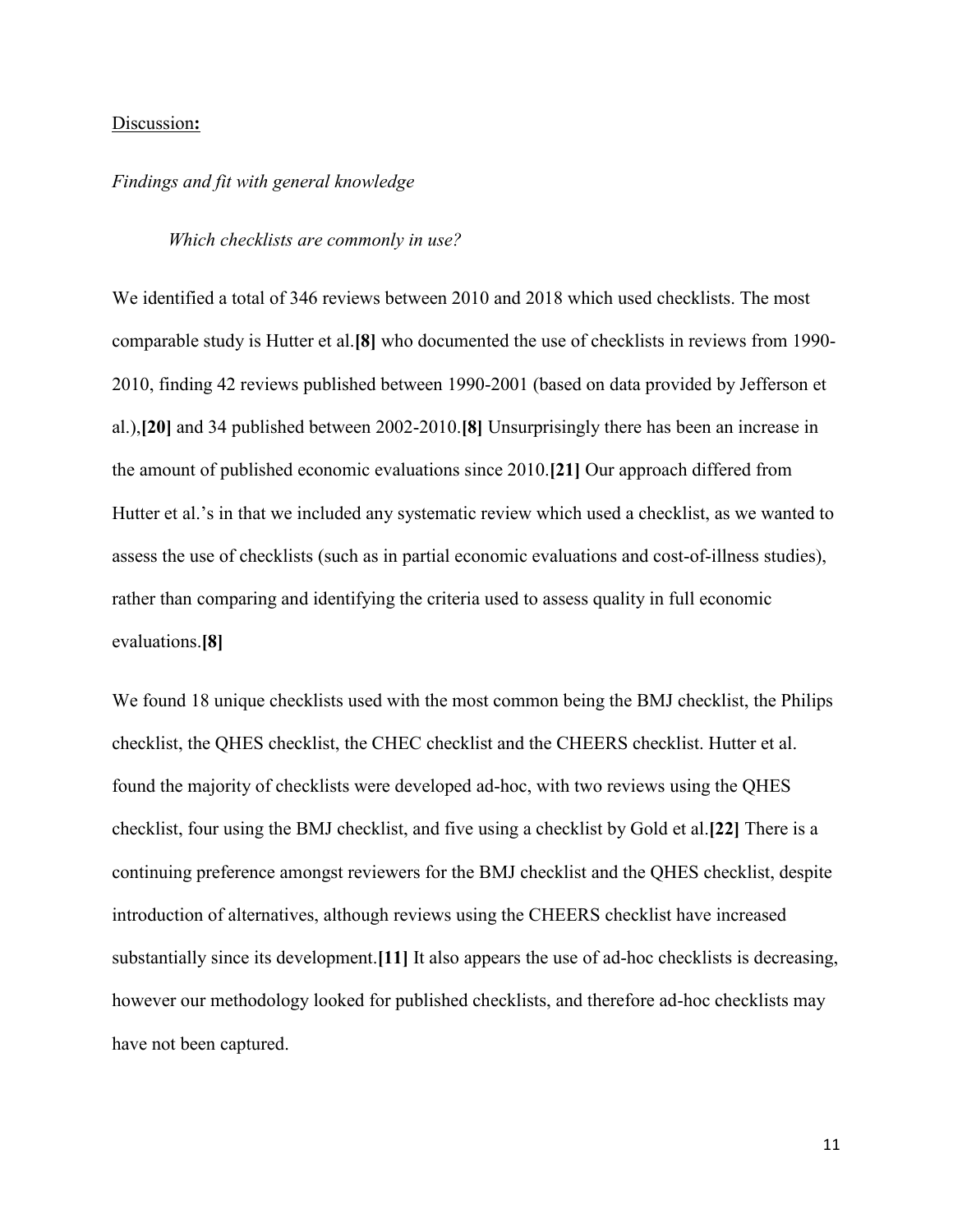We can contrast our findings with the results from a review by Walker et al. (2012).**[9]** This review presented the number of times ten identified checklists had been cited, giving "an indication of the use and importance of each checklist".**[9]** They found that a checklist by Russell et al.**[23]** was the most frequently cited, followed by Weinstein et al.,**[24]** followed by the BMJ checklist. Our findings do not necessarily contradict this. We did not assess citation count, but instead measured checklist use explicitly. There are several issues with using citation count as a proxy for quality or importance, which have been discussed elsewhere.**[25-27]**

# *Why do reviewers employ checklists?*

We found that the majority of identified reviews use a checklist as an 'assessment of quality' although these reviews did not commonly mention what quality (e.g. methodological quality, reporting quality) was being assessed by the checklist. This issue is less important with some checklists, such as the QHES checklist, which states that its function is to assess methodological quality, but for checklists such as the CHEERS checklist, uncertainty regarding whether it is assessing methodological quality or reporting quality (or 'completedness') has previously been acknowledged.**[28]** It is also interesting to note that some reviews have used checklists as guides for eligibility criteria. The exclusion of studies based on an arbitrary score may well be a source of bias for these reviews, especially where only one reviewer performs the assessment.

#### *When using checklists, do reviewers score economic evaluations?*

199 (57.7%) reviews presented a score for their quality assessments, and 141 (49.1%) reviews presented a score when the QHES checklist was excluded from the results. This is significant, because most checklists do not mention, or advise against providing a score to indicate quality. Scores tend to oversimplify a quality assessment e.g. it is unlikely that a study which scored 75%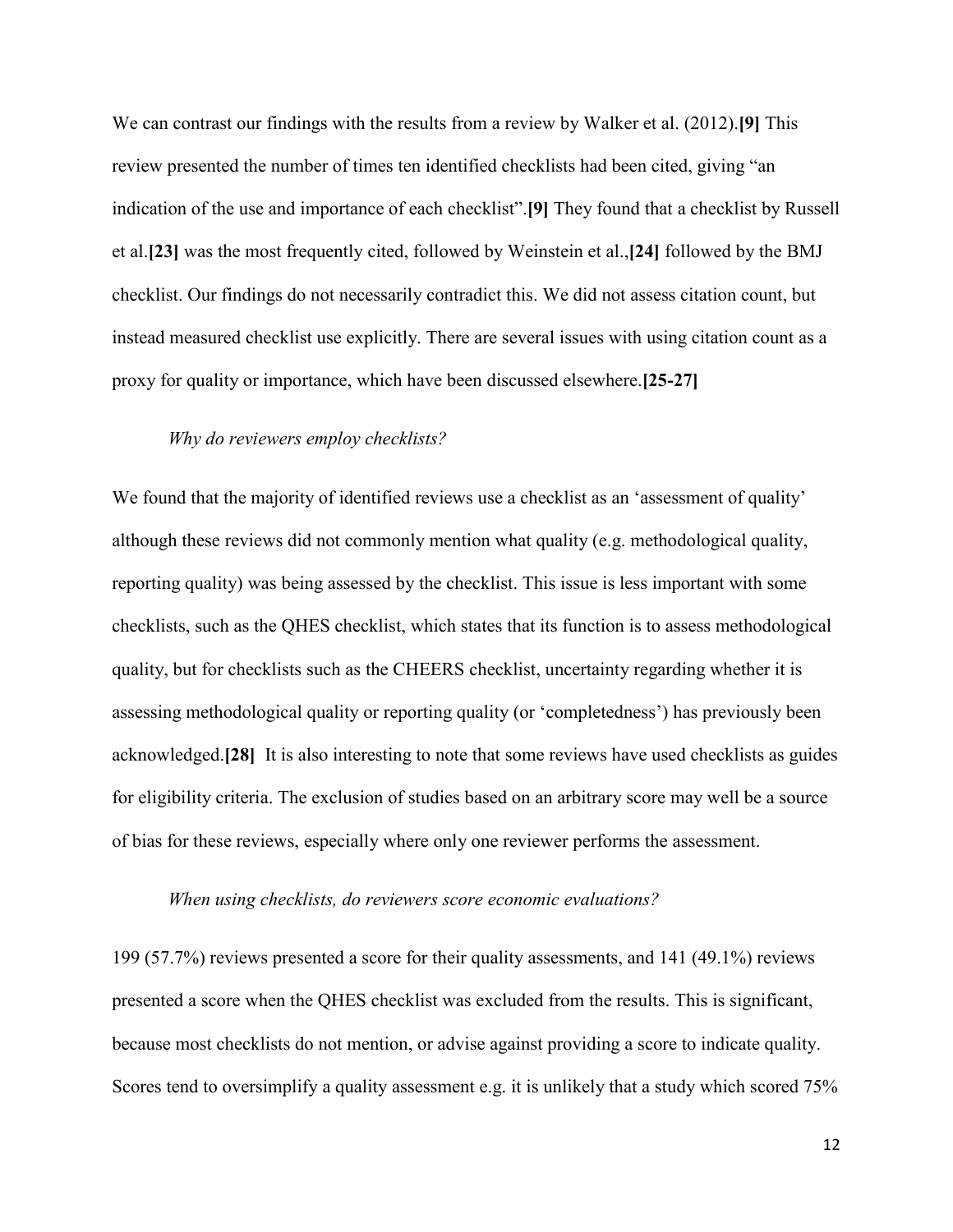for each item has the same quality as a study which omitted 25% of all items, although their score would be the same. A separate but relevant issue with scoring is the application of arbitrary cut-offs which indicate quality. Our review found cut-offs which indicated 'high quality' ranged from 63% to 94%. Presumably an evaluation which scores 63% is not the same as one which 94%, regardless of how quality is defined. We would advise against providing arbitrary cut-offs in the future.

We also found that there were several common methods of presenting the results of a quality assessment. Reviews tended to present quality ratings, global or individual item scores, study scores, domain specific scores, or some combination thereof. Whilst acknowledging possible limitations imposed by journals, we find the most useful presentation of quality assessments is a matrix with one axis showing each checklist criterion, and the other axis presenting each economic evaluation. This allows researchers and policy-makers the opportunity to aggregate and score (if appropriate) evaluations as they choose.

#### *When assessing quality, how many reviewers complete the assessment process?*

Gerkens et al. (2008)**[2]** found that the reviewer significantly influenced the results of the checklist score and thus, recommended that at least two assessors score each study.**[2]** We found that 122 reviews did not specify the number of reviewers, or only used one reviewer to assess quality. Of the 223 reviews which used more than one reviewer to assess checklists, 58 did not specify how disputes concerning the items were resolved. These findings suggest that many reviews using a checklist are presenting information which may have been different if another reviewer had been involved.

*What issues do reviewers have with checklists?*

13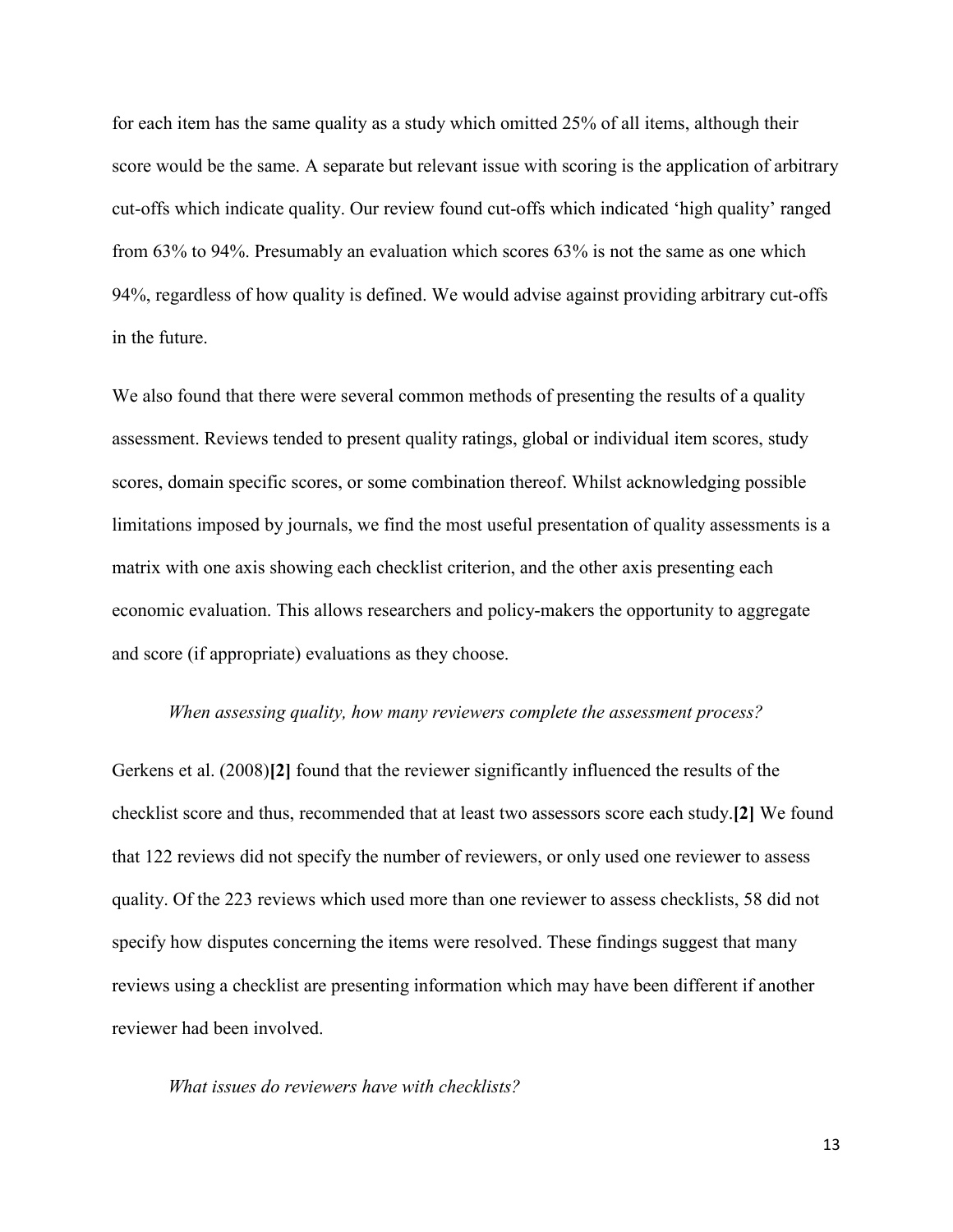Most reported issues in reviews pertained to the inherent subjectivity of the checklist being used, an issue which has been commented on in previous publications.**[1,2]** Other issues pertained to how items were assessed, or the lack of comprehensiveness of checklists themselves.

Issues were most commonly brought up regarding the QHES checklist, but this should not be assumed to be indicative of the QHES checklist being more problematic than other checklists. The QHES checklist has been validated and test-retest reliability have been repeatedly demonstrated.**[2,15**,**29,30]** The reason for more issues being brought up for the QHES checklist may be that the use of QHES to perform a quality assessment is well-described, which means reviewers have a clearer framework on which to base their contentions.

#### *Limitations and assumptions*

# *Search strategy*

There were several limitations with this study which are important to note. Firstly, we may have been limited by our search strategy. Rather than adopt the search strategy of a systematic review, we chose to compile a list of checklists from previous reviews and guidelines, and checklists identified during our search process. Checklists have been identified by reviews previously,**[9,11]** or are included in lists to guide reviewers, such as the EQUATOR network reporting guidelines.**[10]** It seemed reasonable to use these as the basis of a search strategy which could be added to as these were systematic reviews themselves and were published within a few years of our study.**[4,9]** It is possible that checklists have been missed as a result of this strategy (especially checklists which were developed and used in the same publication, without reference to checklists we identified), but we do not believe this would have affected our conclusions as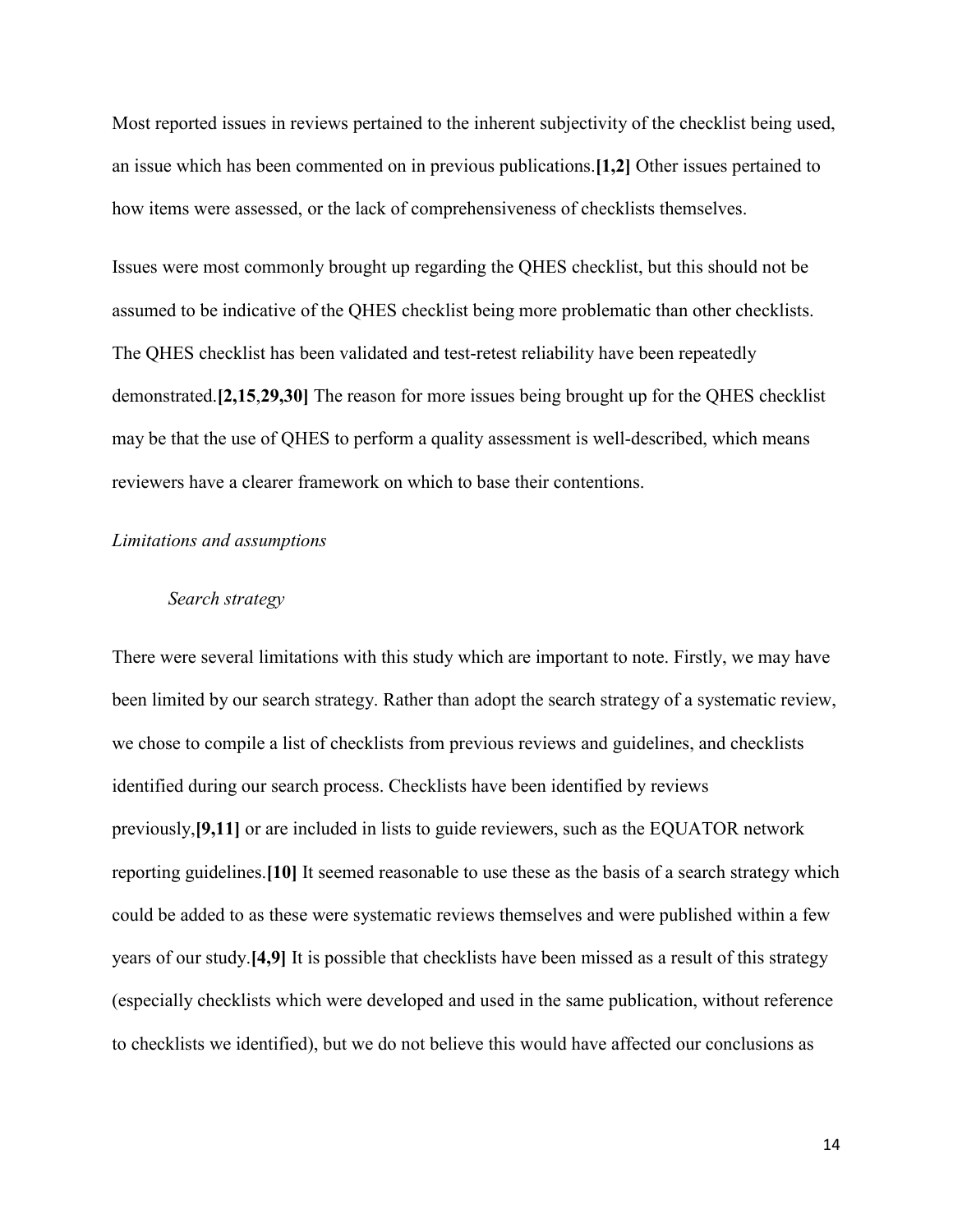checklists referenced in previous reviews and guidelines yielded larger search results for reviews than checklists which were discovered during the search process itself.

#### *Checklist definition and citation*

There may have been instances where the incorrect checklist was cited. This is most relevant to the BMJ checklist and the Drummond Ten Point checklist, where one reference was cited (e.g. the BMJ checklist article) but another was used (e.g. the Drummond Ten Point checklist). We don't believe this would have affected the variability found substantially.

We were unable to find forward citations for the NICE reference case,**[31]** due to lack of a standardised citation. Despite finding uses of it as a checklist, attempts to search for other citations using Web of Science yielded no results. Furthermore, there was one instance where we could not find an appropriate publication for an identified checklist (see Supplement B), and thus were not able to identify other uses of it. We believe these may have reduced the final number of reviews we analysed.

#### *Conclusion and recommendations*

If one of the uses of a checklist is to standardise assessment, it must be assumed that checklist use is itself standard, and this is not currently the case. Our findings have demonstrated that there is variability in both the checklists used to assess economic evaluations, and the ways in which they are used. An assessment which has been produced by a checklist is not the only factor of importance for decision-makers, but as it stands the variability of checklists does limit the ability to provide transparent and consistent results.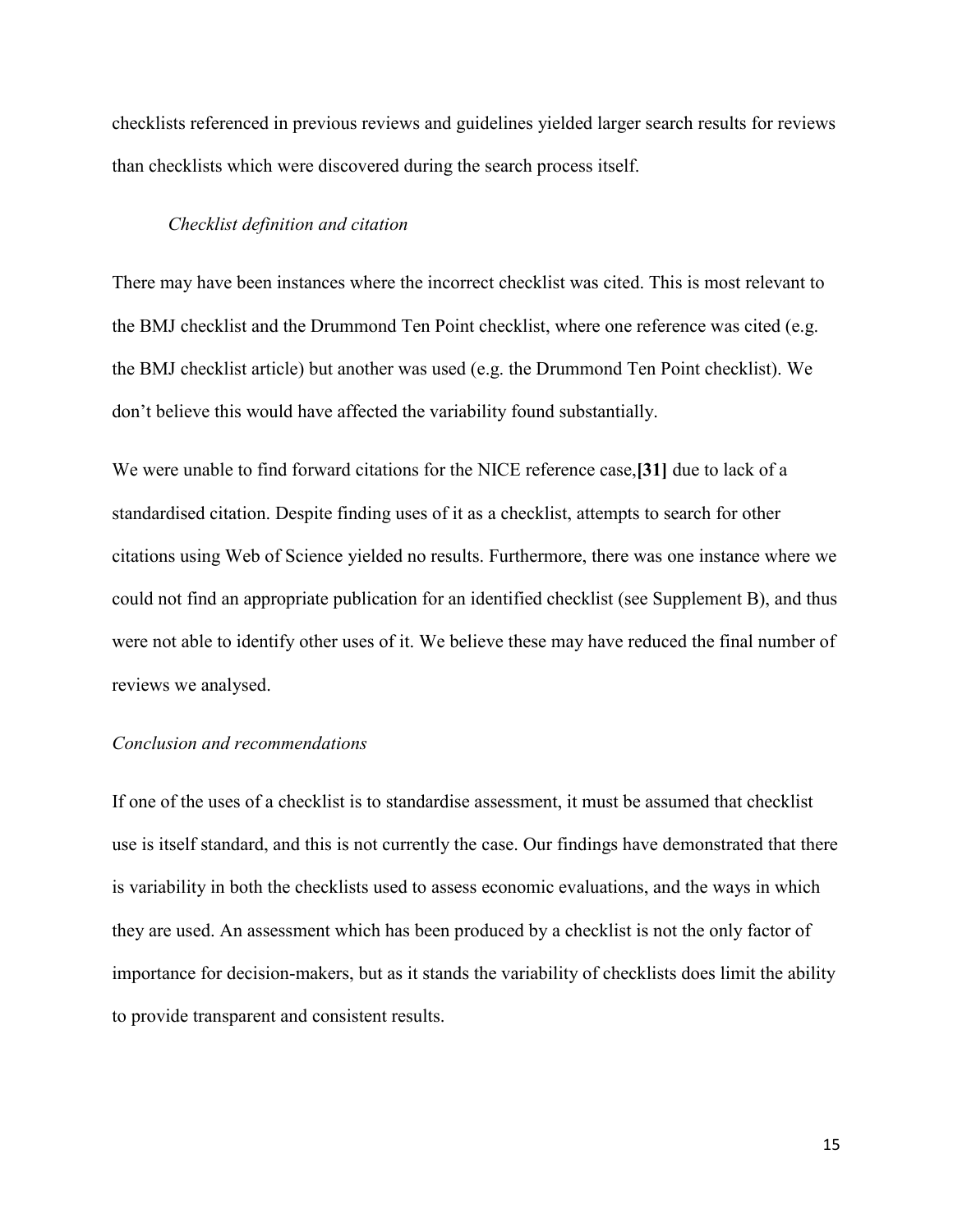As such, we make the following three recommendations to authors of reviews which use a checklist in relation to health economic evaluations:

- 1.) Within one's subject area, identify which checklists have been used previously. It would be more consistent to assess quality using the same checklist. It would also be more useful to use a checklist which has been validated, and is commonly used elsewhere. We note to those using the BMJ and Drummond checklists that in reviews where Drummond himself is an author, the CHEERS checklist is now used.**[32]**
- 2.) A checklist should be used by two reviewers at least, and there should be a mechanism in place to resolve disputes of reviewers prior to using the checklist in the review. This decreases the chance that conclusions drawn from results are biased.
- 3.) A checklist should serve its intended purpose. Any modification, including using a checklist to provide a score, should be made clear and be thoroughly justified.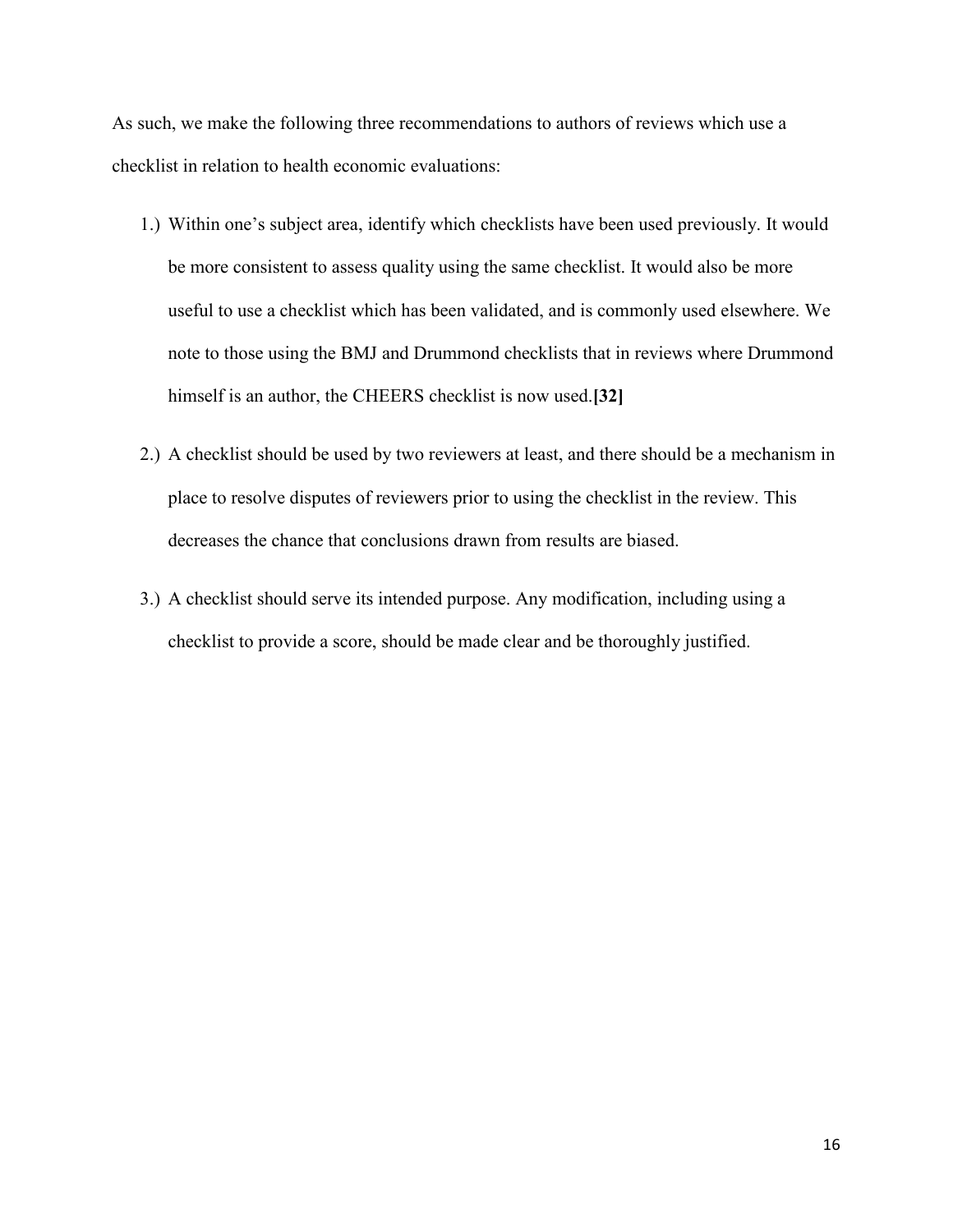## References

1. Langer A. A framework for assessing Health Economic Evaluation (HEE) quality appraisal instruments. BMC Health Serv Res. 2012;12:253.

2. Gerkens S, Crott R, Cleemput I, et al. Comparison of three instruments assessing the quality of economic evaluations: a practical exercise on economic evaluations of the surgical treatment of obesity. Int J Technol Assess Health Care. 2008;24(3):318–25.

3. Evers S, Goossens M, de Vet H, van Tulder M, Ament A. Criteria list for assessment of methodological quality of economic evaluations: consensus on health economic criteria. Int J Technol Assess Health Care. 2005;21(2):240–5.

4. Moher D, Weeks L, Ocampo M, et al. Describing reporting guidelines for health research: a systematic review. J Clin Epidemiol. 2011;64(7):718–42.

5. Adams ME, McCall NT, Gray DT, Orza MJ, Chalmers TC. Economic analysis in randomized control trials. Med Care. 1992;30(3):231–43.

6. Gerard K. Cost-utility in practice: a policy maker's guide to the state of the art. Health Policy Amst Neth. 1992;21(3):249–79.

7. Ramsey SD, Willke RJ, Glick H, et al. Cost-effectiveness analysis alongside clinical trials ii-an ISPOR good research practices task force report. Value Health. 2015;18(2):161–72.

8. Hutter M-F, Rodríguez-Ibeas R, Antonanzas F. Methodological reviews of economic evaluations in health care: what do they target? Eur J Health Econ. 2014;15(8):829–40.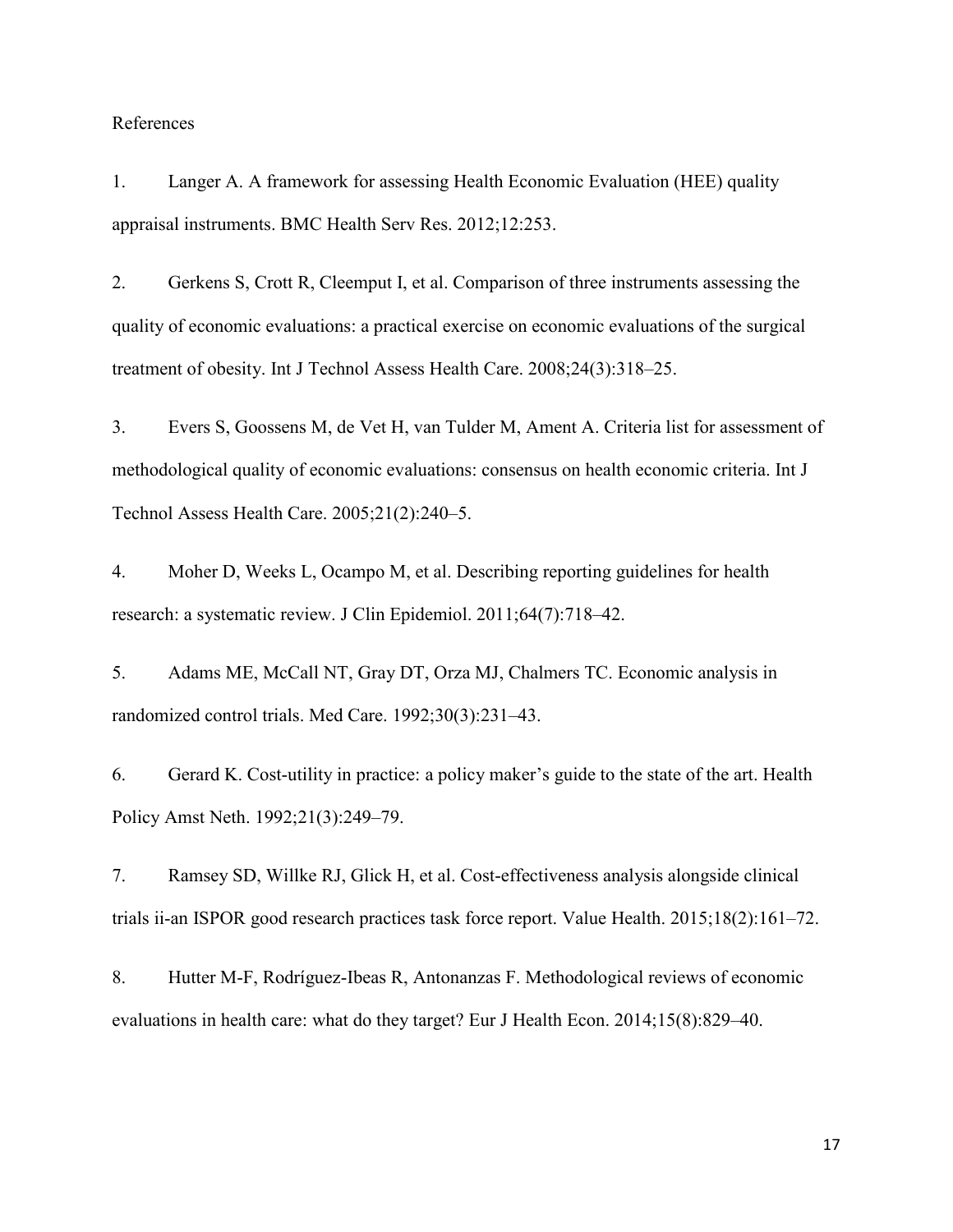9. Walker DG, Wilson RF, Sharma R, Bridges J, et al. Best practices for conducting economic evaluations in health care: a systematic review of quality assessment tools. Rockville: Agency for Healthcare Research and Quality, 2012

10. EQUATOR network. Search for reporting guidelines – Economic evaluations reporting guidelines for economic evaluations. Available from: https://www.equatornetwork.org/reporting-guidelines/. [Accessed July 25, 2017].

11. Husereau D, Drummond M, Petrou S, et al. Consolidated Health Economic Evaluation Reporting Standards (CHEERS)--explanation and elaboration: a report of the ISPOR Health Economic Evaluation Publication Guidelines Good Reporting Practices Task Force. Value Health. 2013;16(2):231–50.

12. Pope C, Mays N, Popay J. Synthesising qualitative and quantitative health evidence: a guide to methods: a guide to methods. New York: McGraw-Hill Education, 2007.

13. Drummond MF, Jefferson TO. Guidelines for authors and peer reviewers of economic submissions to the. BMJ. 1996;313(7052):275–83.

14. Philips Z, Bojke L, Sculpher M, Claxton K, Golder S. Good practice guidelines for decision-analytic modelling in health technology assessment: a review and consolidation of quality assessment. PharmacoEconomics. 2006;24(4):355–71.

15. Chiou C-F, Hay JW, Wallace JF, et al. Development and validation of a grading system for the quality of cost-effectiveness studies. Med Care. 2003;41(1):32–44.

18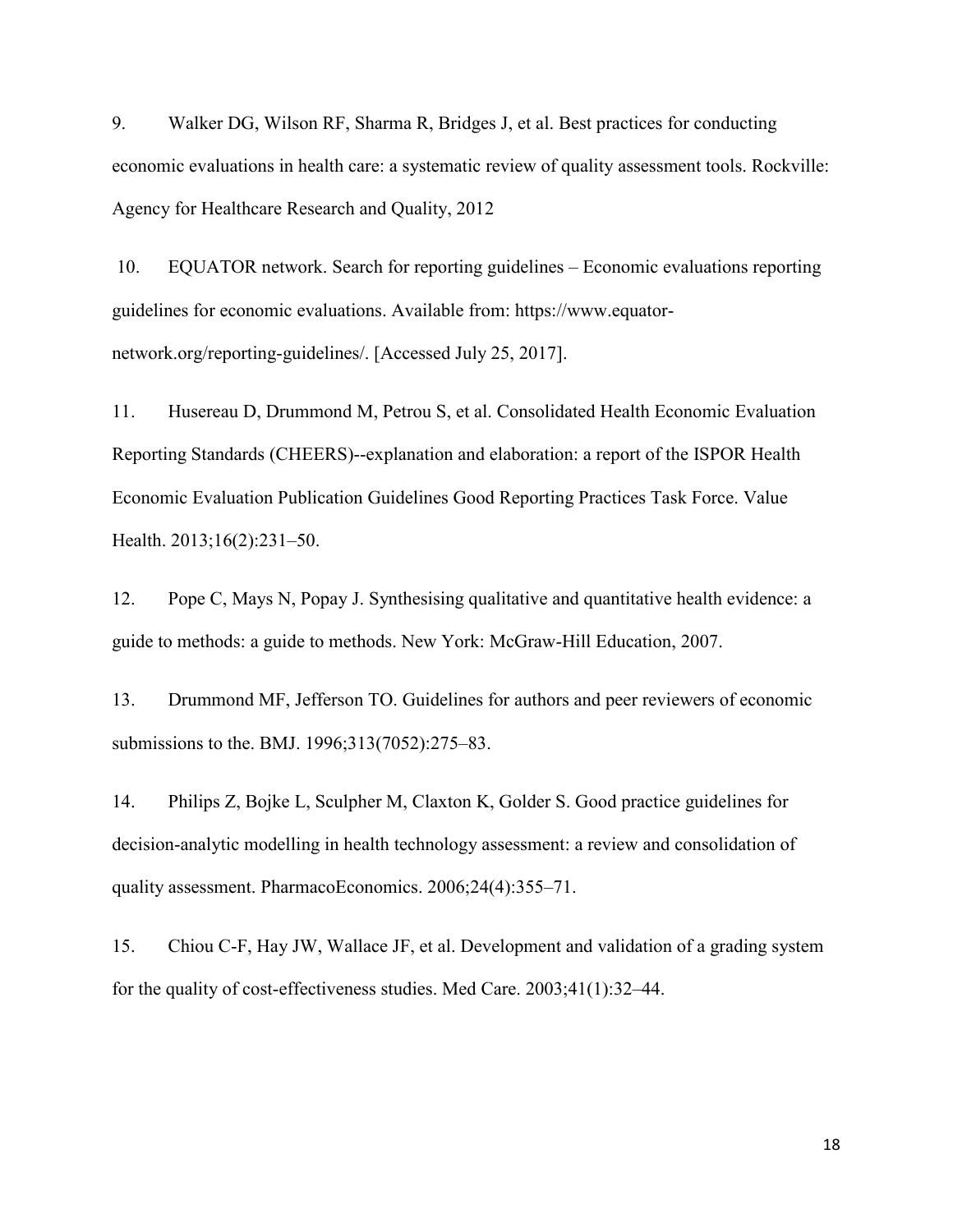16. Drummond M, Manca A, Sculpher M. Increasing the generalizability of economic evaluations: recommendations for the design, analysis, and reporting of studies. Int J Technol Assess Health Care. 2005;21(2):165–71.

17. Nuckols TK, Keeler E, Morton S, et al. Economic Evaluation of Quality Improvement Interventions Designed to Prevent Hospital Readmission A Systematic Review and Metaanalysis. JAMA Intern Med. 2017 Jul;177(7):975–85.

18. Nuckols TK, Keeler E, Morton SC, et al. Economic Evaluation of Quality Improvement Interventions for Bloodstream Infections Related to Central Catheters A Systematic Review. JAMA Intern Med. 2016 Dec 1;176(12):1843–54.

19. Torre GL, Nicolotti N, Waure C de, Ricciardi W. Development of a weighted scale to assess the quality of cost-effectiveness studies and an application to the economic evaluations of tetravalent HPV vaccine. J Public Health. 2011 Apr 1;19(2):103–11.

20. Jefferson T, Demicheli V, Vale L. Quality of systematic reviews of economic evaluations in health care. JAMA. 2002;287(21):2809–12.

21. Neumann PJ, Thorat T, Shi J, Saret CJ, Cohen JT. The changing face of the cost-utility literature, 1990–2012. Value Health. 2015;18(2).

22. Siegel JE, Weinstein MC, Russell LB, Gold MR. Recommendations for reporting costeffectiveness analyses. Panel on Cost-Effectiveness in Health and Medicine. JAMA. 1996;276(16):1339–41.

23. Russell LB, Gold MR, Siegel JE, Daniels N, Weinstein MC. The role of costeffectiveness analysis in health and medicine. Panel on cost-effectiveness in health and medicine. JAMA. 1996;276(14):1172–7.